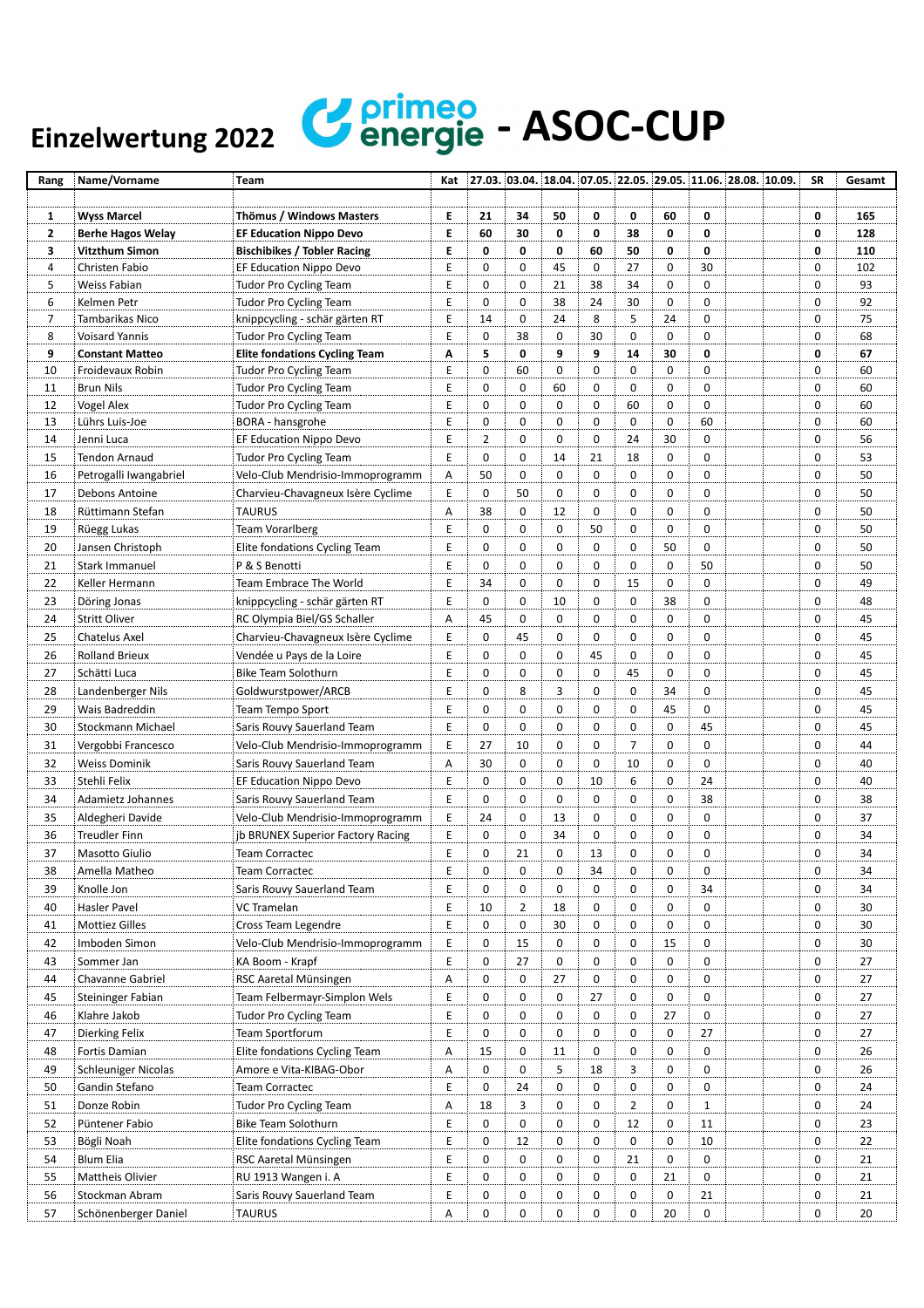| 58  | <b>Baudin Alex</b>   | <b>Tudor Pro Cycling Team</b>     | E | 0              | 18             | 0              | 0              | 0           | 0           | 0              |  | 0           | 18             |
|-----|----------------------|-----------------------------------|---|----------------|----------------|----------------|----------------|-------------|-------------|----------------|--|-------------|----------------|
| 59  | <b>Heiniger Lars</b> | knippcycling - schär gärten RT    | Ε | $\mathbf 0$    | $\mathbf 0$    | 0              | $\mathbf 0$    | 0           | 18          | $\mathbf 0$    |  | $\mathbf 0$ | 18             |
| 60  | <b>Benz Pirmin</b>   | rad-net ROSE Team                 | E | $\mathbf 0$    | 0              | 0              | $\mathbf 0$    | 0           | $\mathbf 0$ | 18             |  | 0           | 18             |
| 61  | Gachet Guillaume     | Elite fondations Cycling Team     | E | $\mathbf 0$    | 14             | 0              | $\overline{2}$ | 0           | $\mathbf 0$ | $\mathbf 0$    |  | $\mathbf 0$ | 16             |
| 62  | Ruedi Fiorin         | <b>RSC Regensdorf</b>             | Α | $\mathbf 0$    | 0              | 15             | $\mathbf 0$    | 0           | $\mathbf 0$ | $\mathbf 0$    |  | $\mathbf 0$ | 15             |
| 63  | Stojnic Velko        | <b>Team Corractec</b>             | Ε | $\mathbf 0$    | 0              | 0              | 15             | 0           | $\mathbf 0$ | 0              |  | $\mathbf 0$ | 15             |
| 64  | Peter Jannis         | P&S Benotti                       | Ε | $\mathbf 0$    | 0              | $\mathbf 0$    | $\mathbf 0$    | 0           | $\mathbf 0$ | 15             |  | $\mathbf 0$ | 15             |
| 65  | Lawton Henry         | AG2R Citroën U23 Team             | E | $\mathbf 0$    | 0              | 0              | 14             | 0           | $\mathbf 0$ | 0              |  | $\mathbf 0$ | 14             |
| 66  | Debons Guérin        | Team Amore e Vita-KIBAG-OBOR      | Ε | 1              | 0              | 0              | $\mathbf 0$    | 0           | 13          | 0              |  | 0           | 14             |
| 67  | Kuhn Kevin           | EF Education Nippo Devo           | E | $\mathbf 0$    | 0              | 0              | $\mathbf 0$    | 0           | $\mathbf 0$ | 14             |  | 0           | 14             |
| 68  | Darbellay Valentin   | <b>VC Excelsior Martigny</b>      | Α | 8              | 5              | $\mathbf 0$    | $\mathbf 0$    | 0           | $\mathbf 0$ | 0              |  | $\mathbf 0$ | 13             |
| 69  | <b>Weber Marcel</b>  | <b>TAURUS</b>                     | Ε | 13             | 0              | 0              | 0              | 0           | $\mathbf 0$ | 0              |  | 0           | 13             |
| 70  | Charrin Alois        | <b>Tudor Pro Cycling Team</b>     | E | $\mathbf 0$    | 13             | $\mathbf 0$    | $\mathbf 0$    | 0           | $\mathbf 0$ | 0              |  | $\mathbf 0$ | 13             |
| 71  | Stöckli Jan          | <b>Team Corractec</b>             | E | $\mathbf 0$    | 0              | 0              | 5              | 8           | $\mathbf 0$ | $\mathbf 0$    |  | 0           | 13             |
| 72  | <b>Botta Matteo</b>  | Velo-Club Mendrisio-Immoprogramm  | Ε | $\mathbf 0$    | 0              | $\mathbf 0$    | 0              | 13          | $\mathbf 0$ | 0              |  | 0           | 13             |
| 73  | Hugger Jan           | Team Lotto Kern-Haus              | E | $\mathbf 0$    | $\mathbf 0$    | $\mathbf 0$    | $\mathbf 0$    | 0           | $\mathbf 0$ | 13             |  | $\mathbf 0$ | 13             |
| 74  | Driver Wout          | Thömus / Windows Masters          | Α | 12             | $\mathbf 0$    | 0              | $\mathbf 0$    | 0           | $\mathbf 0$ | $\mathbf 0$    |  | $\mathbf 0$ | 12             |
| 75  | Vercher Matthéo      | Vendée u Pays de la Loire         | Ε | $\mathbf 0$    | 0              | 0              | 12             | 0           | $\mathbf 0$ | $\mathbf 0$    |  | $\mathbf 0$ | 12             |
| 76  | Cerato Gabriele      | Elite fondations Cycling Team     | Ε | $\mathbf 0$    | 0              | 0              | 0              | 0           | 12          | 0              |  | 0           | 12             |
| 77  | <b>Bauer Dominik</b> | Team Lotto Kern-Haus              | Ε | $\mathbf 0$    | $\mathbf 0$    | 0              | 0              | 0           | $\mathbf 0$ | 12             |  | 0           | 12             |
| 78  | Schriber Noah        | RSC Aaretal Münsingen             | Α | 11             | 0              | $\mathbf 0$    | 0              | 0           | $\mathbf 0$ | $\mathbf 0$    |  | 0           | 11             |
| 79  | Saligari Giacomo     | Velo-Club Mendrisio-Immoprogramm  | Ε | $\mathbf 0$    | 11             | $\mathbf 0$    | 0              | 0           | $\mathbf 0$ | 0              |  | 0           | 11             |
| 80  | <b>Fede Gabriel</b>  | AG2R Citroën U23 Team             | E | $\mathbf 0$    | $\overline{7}$ | 0              | 4              | 0           | $\mathbf 0$ | 0              |  | $\mathbf 0$ | 11             |
| 81  | Marais Benjamin      | Vendée u Pays de la Loire         | Ε | $\mathbf 0$    | 0              | 0              | 11             | 0           | $\mathbf 0$ | 0              |  | 0           | 11             |
| 82  | Spena Fabio          | <b>Bike Box Racing Team</b>       | E | $\mathbf 0$    | 0              | $\mathbf 0$    | $\mathbf 0$    | 11          | $\mathbf 0$ | $\mathbf 0$    |  | 0           | 11             |
| 83  | Müller Emanuel       | <b>VC Peleton</b>                 | Α | 0              | 0              | $\mathbf 0$    | $\mathbf 0$    | 0           | 10          | $\mathbf 0$    |  | $\mathbf 0$ | 10             |
| 84  | Köppel Noah          | <b>Bauer Sport Cycling Team</b>   | Ε | 9              | 0              | $\mathbf 0$    | $\mathbf 0$    | 0           | $\mathbf 0$ | 0              |  | $\mathbf 0$ | 9              |
| 85  | Carro Simon          | A.S.D Aries Cycling               | Α | $\mathbf 0$    | 9              | $\mathbf 0$    | $\mathbf 0$    | 0           | $\mathbf 0$ | 0              |  | $\mathbf 0$ | 9              |
| 86  | Roth Vincent         | Elite fondations Cycling Team     | Ε | $\mathbf 0$    | 0              | $\mathbf 0$    | $\mathbf 0$    | 9           | $\mathbf 0$ | $\mathbf 0$    |  | $\mathbf 0$ | 9              |
| 87  | Nolde Tobias         | P&S Benotti                       | Ε | $\mathbf 0$    | 0              | $\mathbf 0$    | $\mathbf 0$    | 0           | $\mathbf 0$ | 9              |  | $\mathbf 0$ | 9              |
| 88  | <b>Chainel Steve</b> | Cross Team Legendre               | E | $\mathbf 0$    | 0              | 8              | $\mathbf 0$    | 0           | $\mathbf 0$ | 0              |  | 0           | 8              |
| 89  | Thurau Sven          | Team Sportforum                   | E | $\mathbf 0$    | 0              | 0              | $\mathbf 0$    | 0           | $\mathbf 0$ | 8              |  | 0           | 8              |
| 90  | Russenberger Wanja   | <b>Bauer Sport Cycling Team</b>   | Α | $\overline{7}$ | 0              | 0              | $\mathbf 0$    | 0           | $\mathbf 0$ | $\mathbf 0$    |  | $\mathbf 0$ | $\overline{7}$ |
| 91  | <b>Schurter Nino</b> | Scott-SRAM MTB Racing Team        | Ε | $\mathbf 0$    | $\mathbf 0$    | $\overline{7}$ | 0              | 0           | 0           | 0              |  | $\mathbf 0$ | 7              |
| 92  | Steinacher Cycrill   | <b>TAURUS</b>                     | Ε | $\mathbf 0$    | 0              | $\mathbf 0$    | $\overline{7}$ | 0           | $\mathbf 0$ | $\mathbf 0$    |  | $\mathbf 0$ | 7              |
| 93  | Heinemann Leon       | rad-net ROSE Team                 | E | $\mathbf 0$    | 0              | 0              | 0              | 0           | $\mathbf 0$ | 7              |  | $\mathbf 0$ | 7              |
| 94  | Clapasson Thomas     | UC Monteysanne                    | Ε | 6              | 0              | 0              | 0              | 0           | 0           | 0              |  | $\mathbf 0$ | 6              |
| 95  | Gianello Daniel      | Speeder Cycling Team              | E | $\mathbf 0$    | 6              | 0              | 0              | $\mathbf 0$ | $\mathbf 0$ | 0              |  | $\mathbf 0$ | 6              |
| 96  | Jenelten Jeremias    | knippcycling - schär gärten RT    | Ε | 0              | 0              | 6              | 0              | 0           | 0           | 0              |  | 0           | 6              |
| 97  | Knipp Niels          | knippcycling - schär gärten RT    | Α | 0              | 0              | 0              | $\mathbf 0$    | 0           | 5           | 0              |  | 0           | 5              |
| 98  | Borresch Julian      | Saris Rouvy Sauerland Team        | Ε | 0              | 0              | 0              | 0              | 0           | 0           | 5              |  | 0           | 5              |
| 99  | Buri Colin           | RSC Aaretal Münsingen             | Α | 4              | 0              | 0              | 0              | 0           | 0           | 0              |  | 0           | 4              |
| 100 | Cohen Alexis         | Elite fondations Cycling Team     | Е | $\mathbf 0$    | 4              | 0              | 0              | 0           | 0           | 0              |  | 0           | 4              |
| 101 | Lillo Dario          | <b>SCOTT Development MTB Team</b> | Ε | $\mathbf 0$    | 0              | 4              | 0              | 0           | 0           | 0              |  | 0           | 4              |
| 102 | Grixa Jarno          | La Onda Sportakademie             | E | 0              | 0              | 0              | 0              | 0           | 0           | 4              |  | 0           | 4              |
| 103 | Tassaro Tom          | VC Villefranche Beaujolais        | Α | 3              | 0              | 0              | 0              | 0           | 0           | 0              |  | 0           | 3              |
| 104 | Reutimann Matthias   | <b>Team Vorarlberg</b>            | Ε | 0              | 0              | 0              | 3              | 0           | 0           | 0              |  | 0           | 3              |
| 105 | Abt Cedric           | Team Lotto Kern-Haus              | Ε | $\mathbf 0$    | 0              | 0              | 0              | 0           | 0           | 3              |  | 0           | 3              |
| 106 | Holzer Roman         | Thömus RN Swiss Bike Team         | Е | 0              | 0              | $\overline{2}$ | 0              | 0           | 0           | 0              |  | 0           | $\overline{2}$ |
| 107 | Schuppert Fabian     | <b>Bike Market Team</b>           | Е | 0              | 0              | 0              | 0              | 0           | 0           | $\overline{2}$ |  | 0           | $\overline{2}$ |
| 108 | Rüegg Timon          | Cross Team Legendre               | Ε | 0              | 0              | $\mathbf{1}$   | 0              | 0           | 0           | 0              |  | 0           | $\mathbf{1}$   |
| 109 | Vanoni Filippo       | Velo-Club Mendrisio-Immoprogramm  | Ε | 0              | 0              | 0              | $\mathbf{1}$   | 0           | 0           | 0              |  | 0           | $\mathbf{1}$   |
| 110 | Wiedmann Luke        | Thömus maxon                      | E | 0              | 0              | 0              | 0              | 1           | 0           | 0              |  | 0           | $\mathbf{1}$   |
| 111 | Martin Louison       | Charvieu-Chavagneux Isère Cyclime | Ε | 0              | 1              | 0              | 0              | 0           | 0           | 0              |  | 0           | $\mathbf{1}$   |